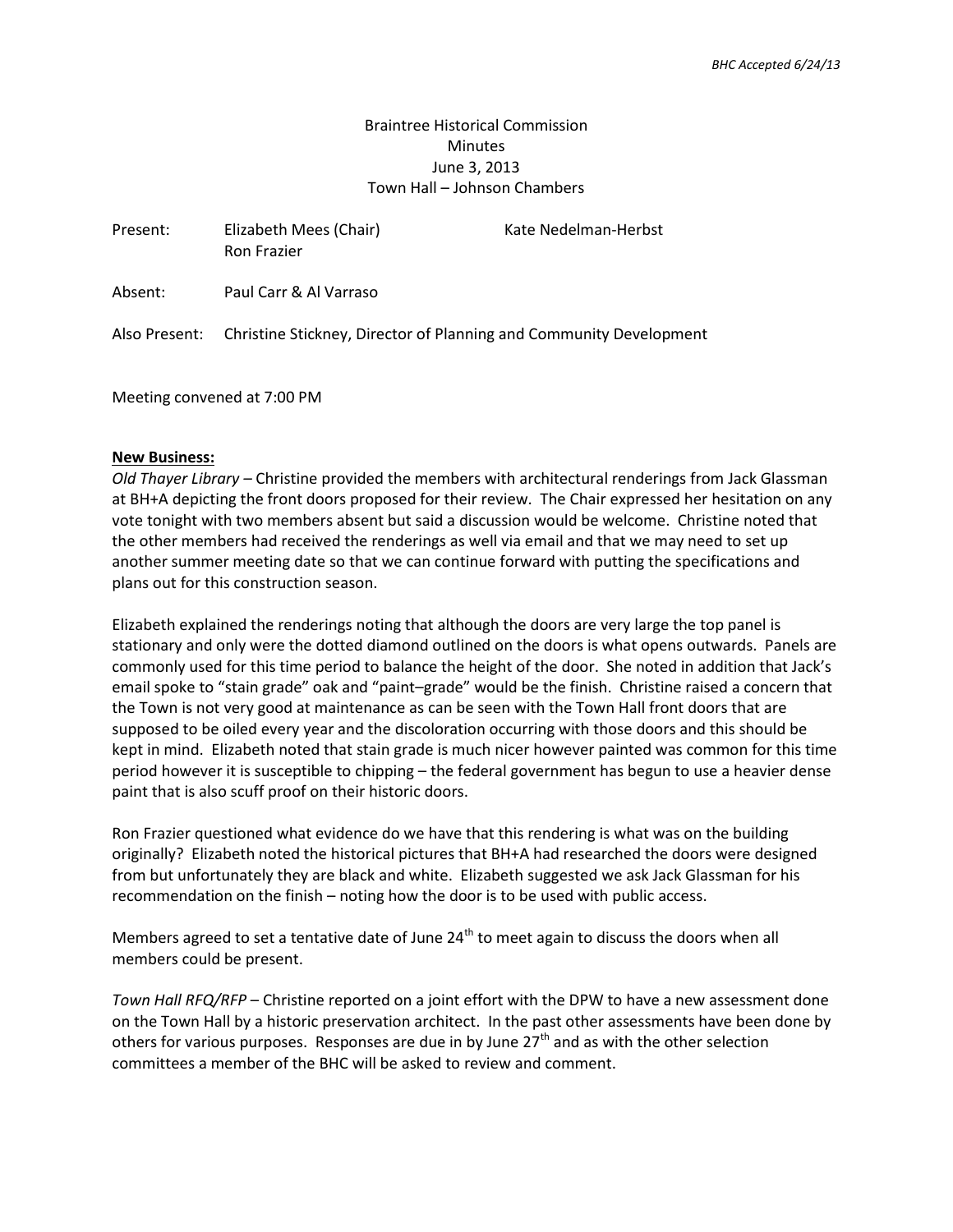### Page 2 – BHC Minutes 6/3/13

#### **Appointment (7:30PM) Laura Graziano – Charlotte Rose Kelly Play Area at French's Commons**

Christine noted that recently her department learned of the proposal for a play area in memory of Charlotte Rose Kelly proposed on French's Common which is located in the Braintree Center Local Historic District (LHD). Under the Town's ordinance, the BHC has jurisdiction of any structure proposed within the district and may require a Certificate of Appropriateness and a public hearing. Christine noted the question is "structure" and if this play area falls within that definition. Ms. Graziano was accompanied by Gerard Timmons working with her on the fundraising (6/7/13) and proposal and Joe Powers, Town Clerk was present as an interested resident. Mr. Timmons provided members with renderings of the proposed play structures and area and explained how the project came to be after meeting with Mayor Sullivan. Mr. Timmons described the existing equipment as being non-compliant for today's standards and showed the commission the proposed swing set and play structure proposed to replace it. Christine asked if what is shown is the extent of the proposal because she was aware that the Committee on Disabilities had concerns with an access path and parking. Mr. Timmons responded that talked with them and they are all set and it is ADA compliant. Kate Herbst Nedelman asked if any benches are proposed near the area. Mr. Timmons they are not proposing any they are on a limited budget and Ms. Graziano felt there were some existing further down on French's Common. Elizabeth Mees asked about the colors orange and purple and if they could be more toned down given the location in the LHD. Mr. Timmons noted those are the colors for neuroblastoma the disease Charlotte lost her life to. Ron Frazier asked if they have met with the neighbors as to the design. Members also questioned why this location in the LHD and Ms. Graziano explained it was recommended by the Mayor's office. Members asked about the surface beneath the structure as to what material it will be and what is the actual size of the area – Mr. Timmons referred to the plans that the swing set is 765 SF in area and the structure is 847 SF of area – for a total of 1612 SF and the base will be fiber mulch – he was asked further if this was an equal replacement for what exists today? Mr. Timmons responded yes.

Ms. Mees asked if there was any possibility to accent the structure with the colors rather than make it all purple and orange – she noted that the plans show the swing set as black with seats and poles. Mr. Timmons explained the significance of the colors. Elizabeth understands the significance of the colors but the Local Historic District has historical structures that the BHC has been charged by the community to oversee in this district. Mr. Powers add his support for the proposal and recognized the difficult position the BHC is in but he had been working with these folks since January. Members were asked if they were ever directed to consult with the building or community development office – no was the response. Elizabeth noted that she has no opposition to the cause behind the playground but unfortunately everyone within the district is held a higher level of scrutiny and must be treated equally – if an exception is made then it sets a precedent for other future proposals. Christine asked what the time frame for the proposal is. – Mr. Timmons noted that they need to order the equipment within a week and the dedication is August 14, 2013 Charlotte's birthday. Members felt they did not have enough information as to the following: 1) Does the play area require a building permit? 2) Are there alternative colors for the playground equipment that could be toned down/muted to meet the criteria of the LHD – members suggested looking at Hollis playground 3) what is the current measurements of the existing playground in comparison to the new area proposed of 1612 SF – is it an equal placement in kind? Ron Frazier added that something should be in writing from the owner the Town (Mayor) authorizing this development on Town Land. Elizabeth Mees in conclusion stated – how can we achieve what you want and also protect the Town's interests within the Local Historic District. The next meeting is June  $24<sup>th</sup>$  and they asked Ms. Graziano/Mr. Timmons to return with additional information about the proposal.